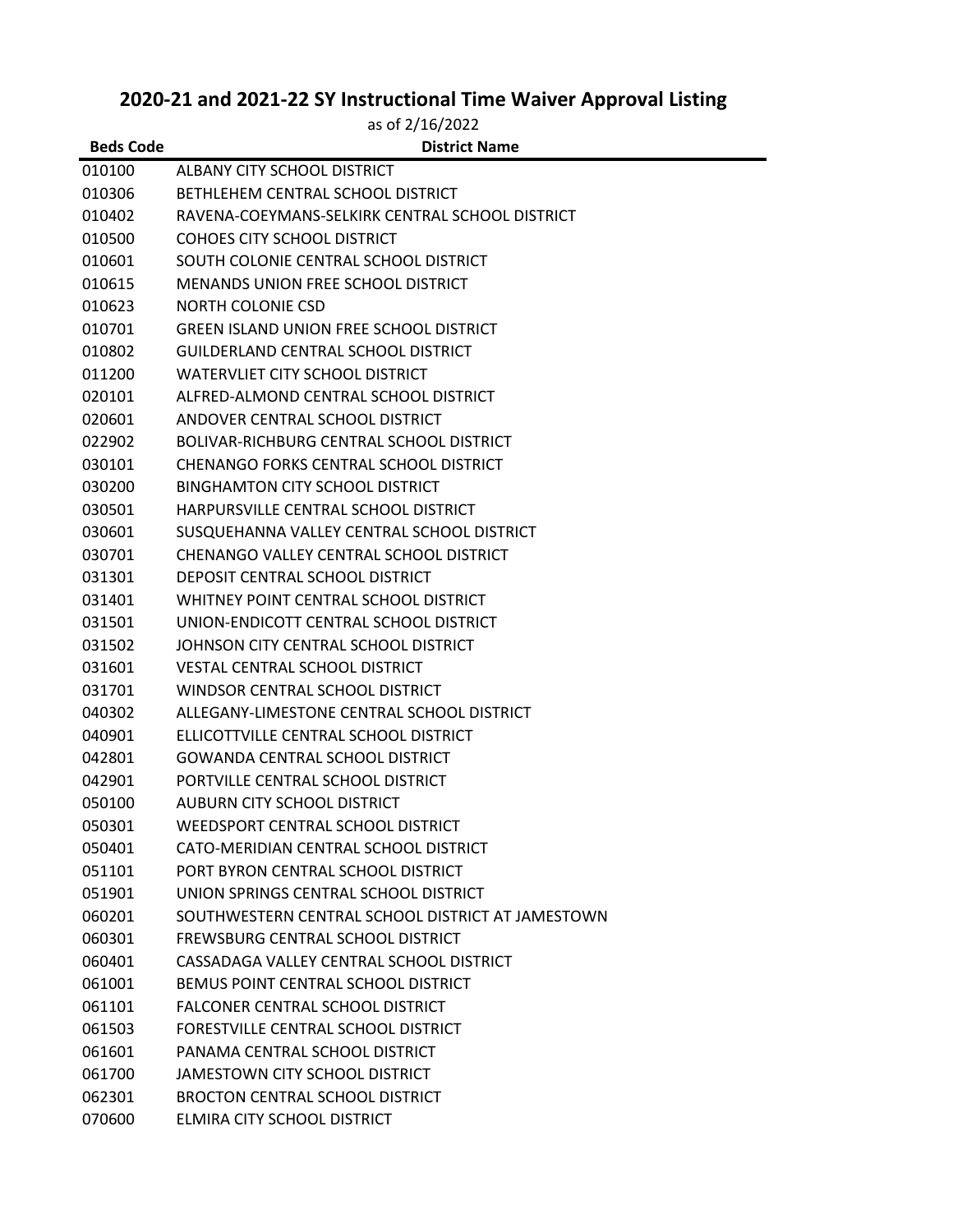HORSEHEADS CENTRAL SCHOOL DISTRICT ELMIRA HEIGHTS CENTRAL SCHOOL DISTRICT NORWICH CITY SCHOOL DISTRICT SHERBURNE-EARLVILLE CENTRAL SCHOOL DISTRICT BEEKMANTOWN CENTRAL SCHOOL DISTRICT PERU CENTRAL SCHOOL DISTRICT PLATTSBURGH CITY SCHOOL DISTRICT GERMANTOWN CENTRAL SCHOOL DISTRICT CHATHAM CENTRAL SCHOOL DISTRICT HUDSON CITY SCHOOL DISTRICT KINDERHOOK CENTRAL SCHOOL DISTRICT MCGRAW CENTRAL SCHOOL DISTRICT ANDES CENTRAL SCHOOL DISTRICT HANCOCK CENTRAL SCHOOL DISTRICT ROXBURY CENTRAL SCHOOL DISTRICT SIDNEY CENTRAL SCHOOL DISTRICT SOUTH KORTRIGHT CENTRAL SCHOOL DISTRICT BEACON CITY SCHOOL DISTRICT PAWLING CENTRAL SCHOOL DISTRICT PINE PLAINS CENTRAL SCHOOL DISTRICT POUGHKEEPSIE CITY SCHOOL DISTRICT ARLINGTON CENTRAL SCHOOL DISTRICT SPACKENKILL UNION FREE SCHOOL DISTRICT RED HOOK CENTRAL SCHOOL DISTRICT ALDEN CENTRAL SCHOOL DISTRICT AMHERST CENTRAL SCHOOL DISTRICT WILLIAMSVILLE CENTRAL SCHOOL DISTRICT SWEET HOME CENTRAL SCHOOL DISTRICT CLARENCE CENTRAL SCHOOL DISTRICT EDEN CENTRAL SCHOOL DISTRICT EVANS-BRANT CENTRAL SCHOOL DISTRICT (LAKE SHORE) GRAND ISLAND CENTRAL SCHOOL DISTRICT FRONTIER CENTRAL SCHOOL DISTRICT LANCASTER CENTRAL SCHOOL DISTRICT ORCHARD PARK CENTRAL SCHOOL DISTRICT TONAWANDA CITY SCHOOL DISTRICT KENMORE-TONAWANDA UNION FREE SCHOOL DISTRICT WEST SENECA CENTRAL SCHOOL DISTRICT NEWCOMB CENTRAL SCHOOL DISTRICT SCHROON LAKE CENTRAL SCHOOL DISTRICT CHATEAUGAY CENTRAL SCHOOL DISTRICT SALMON RIVER CENTRAL SCHOOL DISTRICT SARANAC LAKE CENTRAL SCHOOL DISTRICT BRUSHTON-MOIRA CENTRAL SCHOOL DISTRICT SAINT REGIS FALLS CENTRAL SCHOOL DISTRICT WHEELERVILLE UNION FREE SCHOOL DISTRICT GLOVERSVILLE CITY SCHOOL DISTRICT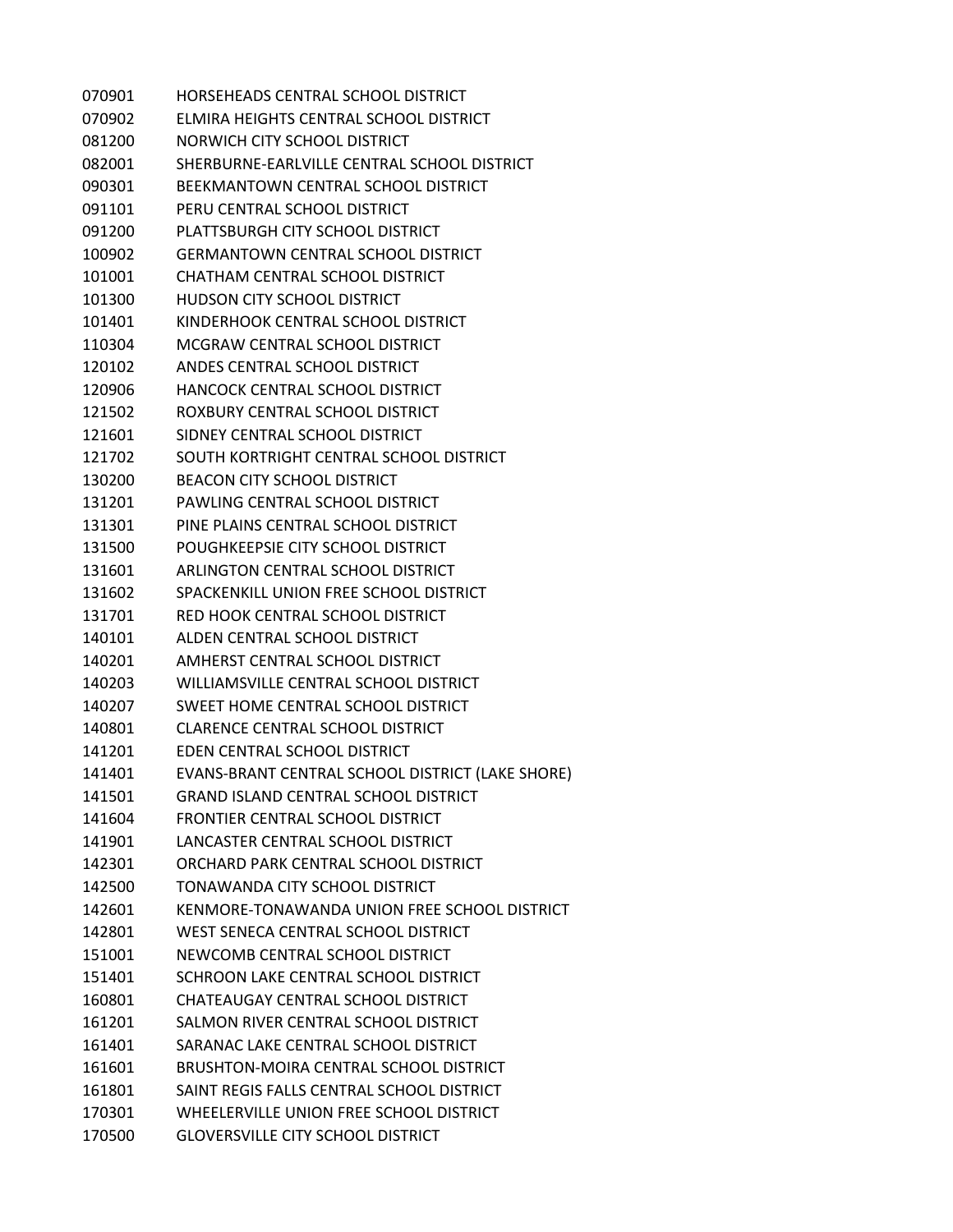| 170600 | JOHNSTOWN CITY SCHOOL DISTRICT                  |
|--------|-------------------------------------------------|
| 170801 | MAYFIELD CENTRAL SCHOOL DISTRICT                |
| 170901 | NORTHVILLE CENTRAL SCHOOL DISTRICT              |
| 180300 | <b>BATAVIA CITY SCHOOL DISTRICT</b>             |
| 181201 | PAVILION CENTRAL SCHOOL DISTRICT                |
| 190301 | CAIRO-DURHAM CENTRAL SCHOOL DISTRICT            |
| 190401 | CATSKILL CENTRAL SCHOOL DISTRICT                |
| 190701 | <b>GREENVILLE CENTRAL SCHOOL DISTRICT</b>       |
| 190901 | HUNTER-TANNERSVILLE CENTRAL SCHOOL DISTRICT     |
| 200701 | LONG LAKE CENTRAL SCHOOL DISTRICT               |
| 210601 | HERKIMER CENTRAL SCHOOL DISTRICT                |
| 211901 | TOWN OF WEBB UNION FREE SCHOOL DISTRICT         |
| 220101 | SOUTH JEFFERSON CENTRAL SCHOOL DISTRICT         |
| 220401 | GENERAL BROWN CENTRAL SCHOOL DISTRICT           |
| 220701 | THOUSAND ISLANDS CENTRAL SCHOOL DISTRICT        |
| 220909 | BELLEVILLE-HENDERSON CENTRAL SCHOOL DISTRICT    |
| 221001 | SACKETS HARBOR CENTRAL SCHOOL DISTRICT          |
| 222000 | WATERTOWN CITY SCHOOL DISTRICT                  |
| 222201 | CARTHAGE CENTRAL SCHOOL DISTRICT                |
| 240101 | AVON CENTRAL SCHOOL DISTRICT                    |
| 240801 | LIVONIA CENTRAL SCHOOL DISTRICT                 |
| 240901 | MOUNT MORRIS CENTRAL SCHOOL DISTRICT            |
| 241101 | DALTON-NUNDA CENTRAL SCHOOL DISTRICT (KESHEQUA) |
| 241701 | YORK CENTRAL SCHOOL DISTRICT                    |
| 250109 | <b>BROOKFIELD CENTRAL SCHOOL DISTRICT</b>       |
| 250201 | CAZENOVIA CENTRAL SCHOOL DISTRICT               |
| 250401 | MORRISVILLE-EATON CENTRAL SCHOOL DISTRICT       |
| 251400 | ONEIDA CITY SCHOOL DISTRICT                     |
| 260101 | <b>BRIGHTON CENTRAL SCHOOL DISTRICT</b>         |
| 260401 | <b>GATES CHILI CENTRAL SCHOOL DISTRICT</b>      |
| 260801 | EAST IRONDEQUOIT CENTRAL SCHOOL DISTRICT        |
| 260803 | WEST IRONDEQUOIT CENTRAL SCHOOL DISTRICT        |
| 261001 | SPENCERPORT CENTRAL SCHOOL DISTRICT             |
| 261201 | PENFIELD CENTRAL SCHOOL DISTRICT                |
| 261301 | <b>FAIRPORT CENTRAL SCHOOL DISTRICT</b>         |
| 261313 | EAST ROCHESTER UNION FREE SCHOOL DISTRICT       |
| 261401 | PITTSFORD CENTRAL SCHOOL DISTRICT               |
| 261600 | ROCHESTER CITY SCHOOL DISTRICT                  |
| 261701 | RUSH-HENRIETTA CENTRAL SCHOOL DISTRICT          |
| 262001 | WHEATLAND-CHILI CENTRAL SCHOOL DISTRICT         |
| 270100 | AMSTERDAM CITY SCHOOL DISTRICT                  |
| 270601 | FONDA-FULTONVILLE CENTRAL SCHOOL DISTRICT       |
| 280203 | EAST MEADOW UNION FREE SCHOOL DISTRICT          |
| 280204 | NORTH BELLMORE UNION FREE SCHOOL DISTRICT       |
| 280206 | SEAFORD UNION FREE SCHOOL DISTRICT              |
| 280207 | BELLMORE UNION FREE SCHOOL DISTRICT             |
| 280210 | <b>BALDWIN UNION FREE SCHOOL DISTRICT</b>       |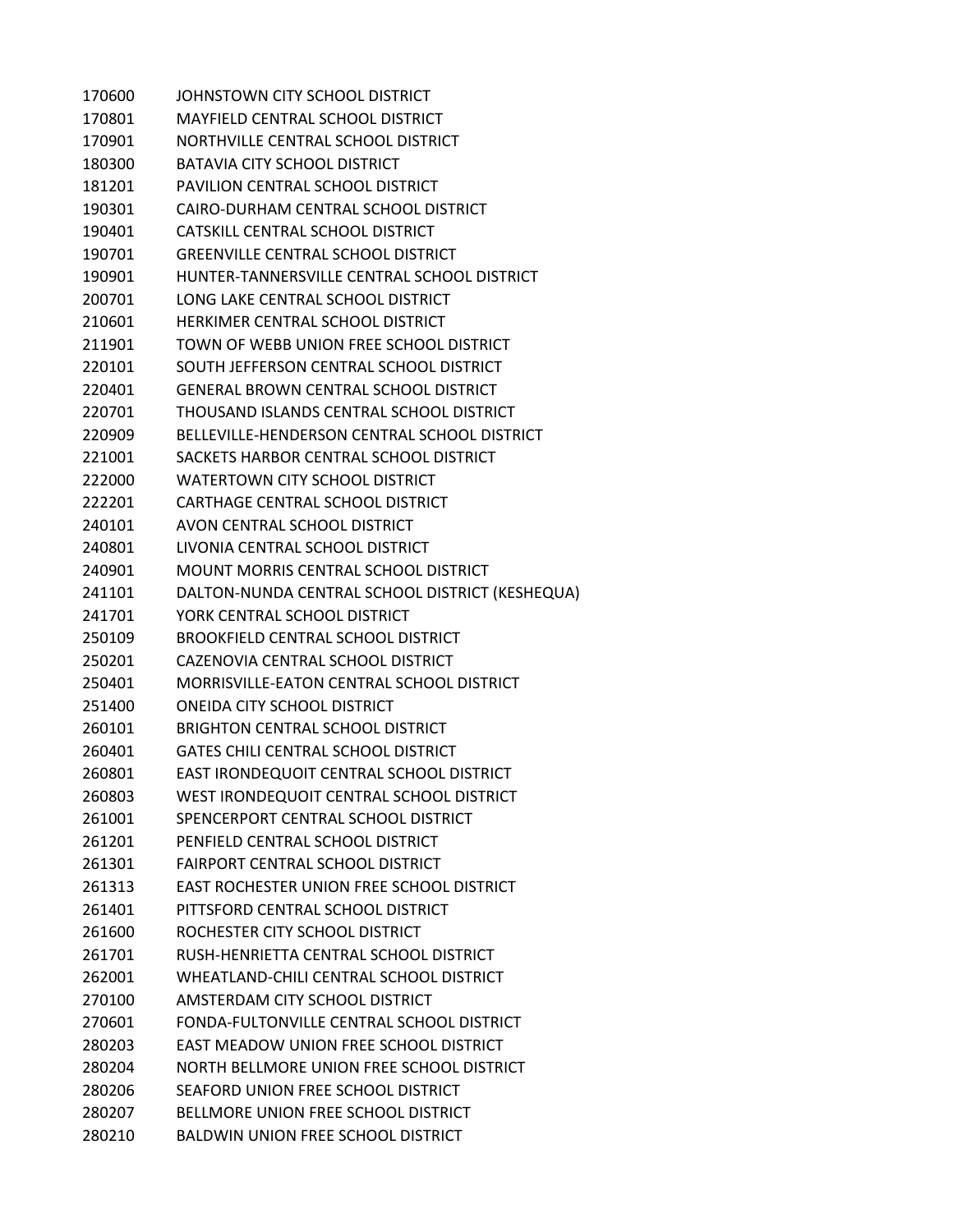MALVERNE UNION FREE SCHOOL DISTRICT HEWLETT-WOODMERE UNION FREE SCHOOL DISTRICT ELMONT UNION FREE SCHOOL DISTRICT FRANKLIN SQUARE UNION FREE SCHOOL DISTRICT GARDEN CITY UNION FREE SCHOOL DISTRICT LYNBROOK UNION FREE SCHOOL DISTRICT FLORAL PARK-BELLEROSE UNION FREE SCHOOL DISTRICT VALLEY STREAM 24 UNION FREE SCHOOL DISTRICT MERRICK UNION FREE SCHOOL DISTRICT WEST HEMPSTEAD UNION FREE SCHOOL DISTRICT NORTH MERRICK UNION FREE SCHOOL DISTRICT ISLAND PARK UNION FREE SCHOOL DISTRICT BELLMORE-MERRICK CENTRAL HIGH SCHOOL DISTRICT EAST WILLISTON UNION FREE SCHOOL DISTRICT PORT WASHINGTON UNION FREE SCHOOL DISTRICT MANHASSET UNION FREE SCHOOL DISTRICT HERRICKS UNION FREE SCHOOL DISTRICT NORTH SHORE CENTRAL SCHOOL DISTRICT SYOSSET CENTRAL SCHOOL DISTRICT LOCUST VALLEY CENTRAL SCHOOL DISTRICT PLAINVIEW-OLD BETHPAGE CENTRAL SCHOOL DISTRICT OYSTER BAY-EAST NORWICH CENTRAL SCHOOL DISTRICT JERICHO UNION FREE SCHOOL DISTRICT BETHPAGE UNION FREE SCHOOL DISTRICT MASSAPEQUA UNION FREE SCHOOL DISTRICT LOCKPORT CITY SCHOOL DISTRICT NIAGARA FALLS CITY SCHOOL DISTRICT BARKER CENTRAL SCHOOL DISTRICT WILSON CENTRAL SCHOOL DISTRICT ADIRONDACK CENTRAL SCHOOL DISTRICT NEW HARTFORD CENTRAL SCHOOL DISTRICT NEW YORK MILLS UNION FREE SCHOOL DISTRICT SAUQUOIT VALLEY CENTRAL SCHOOL DISTRICT REMSEN CENTRAL SCHOOL DISTRICT ROME CITY SCHOOL DISTRICT WATERVILLE CENTRAL SCHOOL DISTRICT HOLLAND PATENT CENTRAL SCHOOL DISTRICT ORISKANY CENTRAL SCHOOL DISTRICT WHITESBORO CENTRAL SCHOOL DISTRICT WEST GENESEE CENTRAL SCHOOL DISTRICT EAST SYRACUSE MINOA CENTRAL SCHOOL DISTRICT JORDAN-ELBRIDGE CENTRAL SCHOOL DISTRICT SOLVAY UNION FREE SCHOOL DISTRICT LAFAYETTE CENTRAL SCHOOL DISTRICT BALDWINSVILLE CENTRAL SCHOOL DISTRICT MARCELLUS CENTRAL SCHOOL DISTRICT ONONDAGA CENTRAL SCHOOL DISTRICT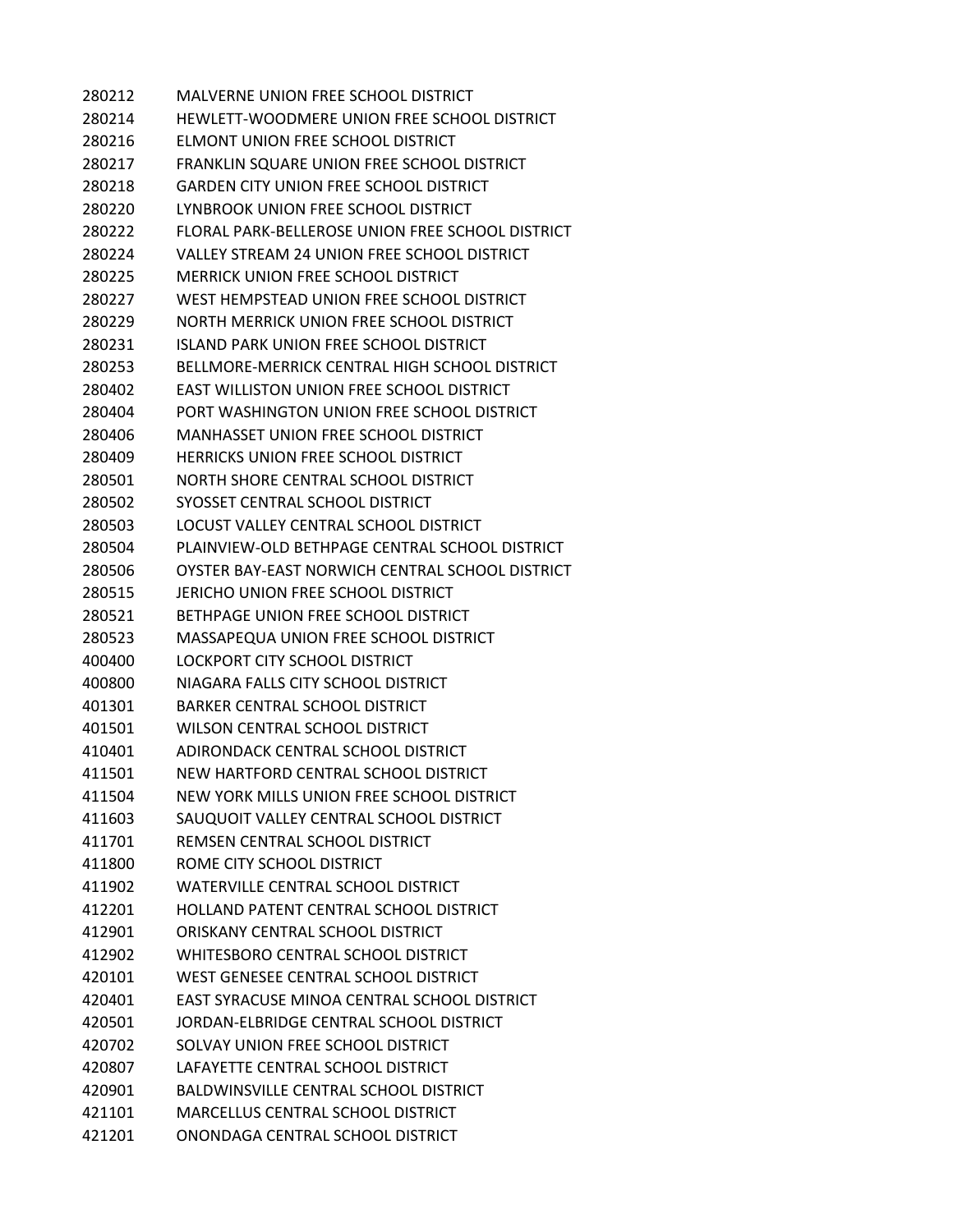| 421501 | LIVERPOOL CENTRAL SCHOOL DISTRICT                           |
|--------|-------------------------------------------------------------|
| 421504 | LYNCOURT UNION FREE SCHOOL DISTRICT                         |
| 421601 | SKANEATELES CENTRAL SCHOOL DISTRICT                         |
| 421800 | SYRACUSE CITY SCHOOL DISTRICT                               |
| 421902 | TULLY CENTRAL SCHOOL DISTRICT                               |
| 430300 | CANANDAIGUA CITY SCHOOL DISTRICT                            |
| 430501 | EAST BLOOMFIELD CENTRAL SCHOOL DISTRICT                     |
| 430700 | <b>GENEVA CITY SCHOOL DISTRICT</b>                          |
| 431101 | MANCHESTER-SHORTSVILLE CENTRAL SCHOOL DISTRICT (RED JACKET) |
| 431301 | PHELPS-CLIFTON SPRINGS CENTRAL SCHOOL DISTRICT              |
| 431401 | HONEOYE CENTRAL SCHOOL DISTRICT                             |
| 440102 | WASHINGTONVILLE CENTRAL SCHOOL DISTRICT                     |
| 440301 | CORNWALL CENTRAL SCHOOL DISTRICT                            |
| 440401 | PINE BUSH CENTRAL SCHOOL DISTRICT                           |
| 440901 | HIGHLAND FALLS CENTRAL SCHOOL DISTRICT                      |
| 441101 | MINISINK VALLEY CENTRAL SCHOOL DISTRICT                     |
| 441201 | MONROE-WOODBURY CENTRAL SCHOOL DISTRICT                     |
| 441202 | KIRYAS JOEL VILLAGE UNION FREE SCHOOL DISTRICT              |
| 441600 | NEWBURGH CITY SCHOOL DISTRICT                               |
| 441800 | PORT JERVIS CITY SCHOOL DISTRICT                            |
| 441903 | TUXEDO UNION FREE SCHOOL DISTRICT                           |
| 442101 | WARWICK VALLEY CENTRAL SCHOOL DISTRICT                      |
| 442111 | <b>GREENWOOD LAKE UNION FREE SCHOOL DISTRICT</b>            |
| 442115 | FLORIDA UNION FREE SCHOOL DISTRICT                          |
| 450704 | <b>HOLLEY CENTRAL SCHOOL DISTRICT</b>                       |
| 450801 | MEDINA CENTRAL SCHOOL DISTRICT                              |
| 460102 | ALTMAR-PARISH-WILLIAMSTOWN CENTRAL SCHOOL DISTRICT          |
| 460701 | HANNIBAL CENTRAL SCHOOL DISTRICT                            |
| 460801 | CENTRAL SQUARE CENTRAL SCHOOL DISTRICT                      |
| 460901 | <b>MEXICO CENTRAL SCHOOL DISTRICT</b>                       |
| 461300 | OSWEGO CITY SCHOOL DISTRICT                                 |
| 461801 | PULASKI CENTRAL SCHOOL DISTRICT                             |
| 461901 | SANDY CREEK CENTRAL SCHOOL DISTRICT                         |
| 472202 | CHERRY VALLEY-SPRINGFIELD CENTRAL SCHOOL DISTRICT           |
| 480401 | HALDANE CENTRAL SCHOOL DISTRICT                             |
| 480404 | <b>GARRISON UNION FREE SCHOOL DISTRICT</b>                  |
| 490202 | BRUNSWICK CENTRAL SCHOOL DISTRICT (BRITTONKILL)             |
| 490301 | EAST GREENBUSH CENTRAL SCHOOL DISTRICT                      |
| 490601 | LANSINGBURGH CENTRAL SCHOOL DISTRICT                        |
| 491200 | RENSSELAER CITY SCHOOL DISTRICT                             |
| 491302 | AVERILL PARK CENTRAL SCHOOL DISTRICT                        |
| 491401 | HOOSIC VALLEY CENTRAL SCHOOL DISTRICT                       |
| 491501 | SCHODACK CENTRAL SCHOOL DISTRICT                            |
| 491700 | <b>TROY CITY SCHOOL DISTRICT</b>                            |
| 500101 | <b>CLARKSTOWN CENTRAL SCHOOL DISTRICT</b>                   |
| 500108 | NANUET UNION FREE SCHOOL DISTRICT                           |
| 500201 | HAVERSTRAW-STONY POINT CSD (NORTH ROCKLAND)                 |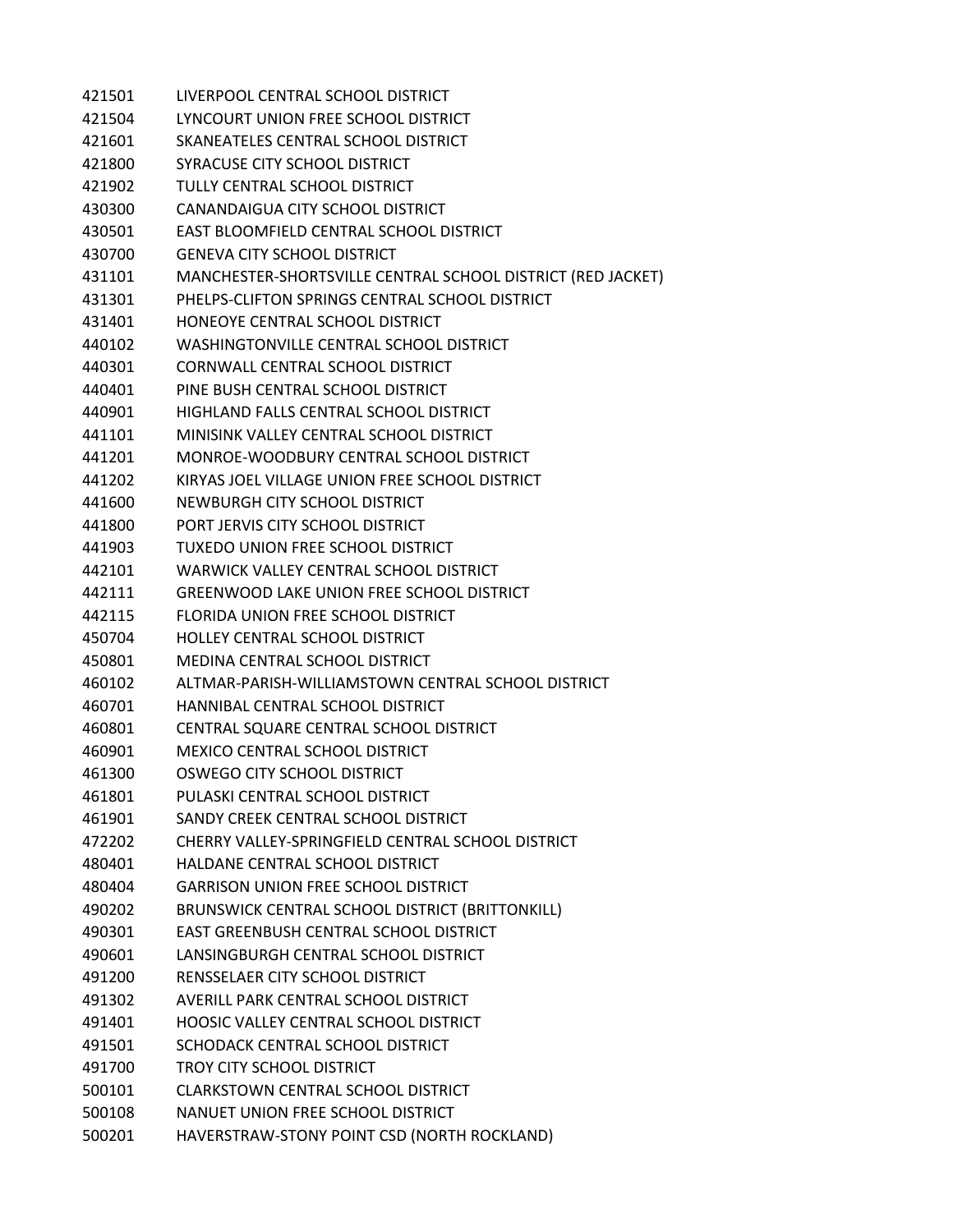SUFFERN CENTRAL SCHOOL DISTRICT EAST RAMAPO CENTRAL SCHOOL DISTRICT (SPRING VALLEY) BRASHER FALLS CENTRAL SCHOOL DISTRICT CLIFTON-FINE CENTRAL SCHOOL DISTRICT COLTON-PIERREPONT CENTRAL SCHOOL DISTRICT GOUVERNEUR CENTRAL SCHOOL DISTRICT MADRID-WADDINGTON CENTRAL SCHOOL DISTRICT MASSENA CENTRAL SCHOOL DISTRICT PARISHVILLE-HOPKINTON CENTRAL SCHOOL DISTRICT POTSDAM CENTRAL SCHOOL DISTRICT EDWARDS-KNOX CENTRAL SCHOOL DISTRICT BURNT HILLS-BALLSTON LAKE CENTRAL SCHOOL DISTRICT SHENENDEHOWA CENTRAL SCHOOL DISTRICT GALWAY CENTRAL SCHOOL DISTRICT MECHANICVILLE CITY SCHOOL DISTRICT BALLSTON SPA CENTRAL SCHOOL DISTRICT THE ENLARGED CITY SCHOOL DISTRICT OF THE CITY OF SARATOGA SPRINGS STILLWATER CENTRAL SCHOOL DISTRICT WATERFORD-HALFMOON UNION FREE SCHOOL DISTRICT DUANESBURG CENTRAL SCHOOL DISTRICT SCOTIA-GLENVILLE CENTRAL SCHOOL DISTRICT SCHALMONT CENTRAL SCHOOL DISTRICT SCHENECTADY CITY SCHOOL DISTRICT GILBOA-CONESVILLE CENTRAL SCHOOL DISTRICT JEFFERSON CENTRAL SCHOOL DISTRICT COBLESKILL-RICHMONDVILLE CENTRAL SCHOOL DISTRICT SCHOHARIE CENTRAL SCHOOL DISTRICT ODESSA-MONTOUR CENTRAL SCHOOL DISTRICT SOUTH SENECA CENTRAL SCHOOL DISTRICT ROMULUS CENTRAL SCHOOL DISTRICT SENECA FALLS CENTRAL SCHOOL DISTRICT WATERLOO CENTRAL SCHOOL DISTRICT ADDISON CENTRAL SCHOOL DISTRICT AVOCA CENTRAL SCHOOL DISTRICT BATH CENTRAL SCHOOL DISTRICT BRADFORD CENTRAL SCHOOL DISTRICT CORNING CITY SCHOOL DISTRICT CANISTEO-GREENWOOD CSD PRATTSBURGH CENTRAL SCHOOL DISTRICT HAMMONDSPORT CENTRAL SCHOOL DISTRICT WAYLAND-COHOCTON CENTRAL SCHOOL DISTRICT WEST BABYLON UNION FREE SCHOOL DISTRICT DEER PARK UNION FREE SCHOOL DISTRICT WYANDANCH UNION FREE SCHOOL DISTRICT THREE VILLAGE CENTRAL SCHOOL DISTRICT MOUNT SINAI UNION FREE SCHOOL DISTRICT MILLER PLACE UNION FREE SCHOOL DISTRICT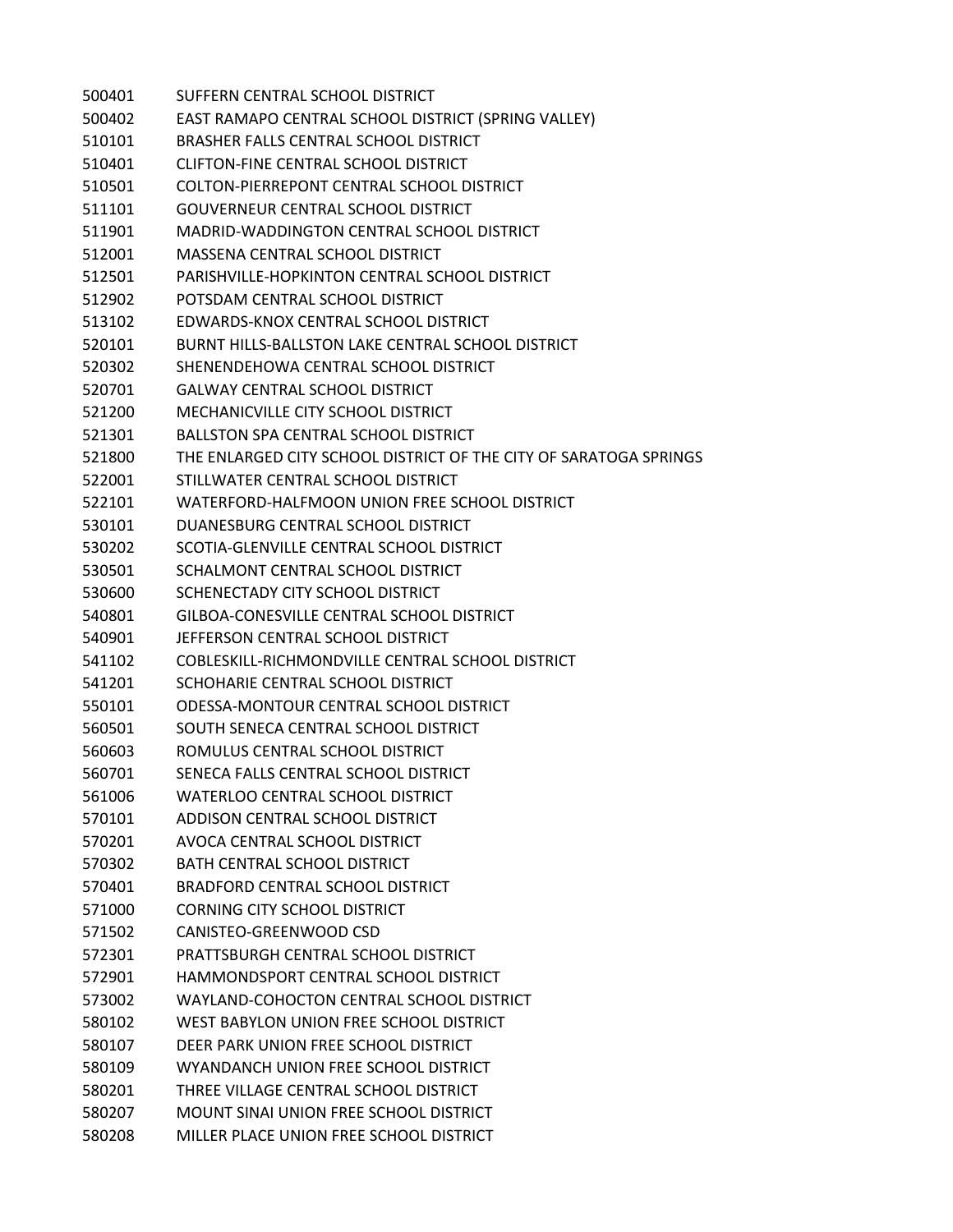MIDDLE COUNTRY CENTRAL SCHOOL DISTRICT LONGWOOD CENTRAL SCHOOL DISTRICT PATCHOGUE-MEDFORD UNION FREE SCHOOL DISTRICT WILLIAM FLOYD UNION FREE SCHOOL DISTRICT SOUTH COUNTRY CENTRAL SCHOOL DISTRICT COLD SPRING HARBOR CENTRAL SCHOOL DISTRICT HUNTINGTON UNION FREE SCHOOL DISTRICT NORTHPORT-EAST NORTHPORT UNION FREE SCHOOL DISTRICT HALF HOLLOW HILLS CENTRAL SCHOOL DISTRICT COMMACK UNION FREE SCHOOL DISTRICT SOUTH HUNTINGTON UNION FREE SCHOOL DISTRICT BAY SHORE UNION FREE SCHOOL DISTRICT CONNETQUOT CENTRAL SCHOOL DISTRICT SHELTER ISLAND UNION FREE SCHOOL DISTRICT SMITHTOWN CENTRAL SCHOOL DISTRICT KINGS PARK CENTRAL SCHOOL DISTRICT QUOGUE UNION FREE SCHOOL DISTRICT HAMPTON BAYS UNION FREE SCHOOL DISTRICT BRIDGEHAMPTON UNION FREE SCHOOL DISTRICT TUCKAHOE COMMON SCHOOL DISTRICT MATTITUCK-CUTCHOGUE UNION FREE SCHOOL DISTRICT FALLSBURG CENTRAL SCHOOL DISTRICT LIBERTY CENTRAL SCHOOL DISTRICT TRI-VALLEY CENTRAL SCHOOL DISTRICT MONTICELLO CENTRAL SCHOOL DISTRICT WAVERLY CENTRAL SCHOOL DISTRICT NEWARK VALLEY CENTRAL SCHOOL DISTRICT GROTON CENTRAL SCHOOL DISTRICT LANSING CENTRAL SCHOOL DISTRICT NEWFIELD CENTRAL SCHOOL DISTRICT KINGSTON CITY SCHOOL DISTRICT HIGHLAND CENTRAL SCHOOL DISTRICT MARLBORO CENTRAL SCHOOL DISTRICT SAUGERTIES CENTRAL SCHOOL DISTRICT WALLKILL CENTRAL SCHOOL DISTRICT ELLENVILLE CENTRAL SCHOOL DISTRICT NORTH WARREN CENTRAL SCHOOL DISTRICT GLENS FALLS CITY SCHOOL DISTRICT QUEENSBURY UNION FREE SCHOOL DISTRICT GLENS FALLS COMMON SCHOOL DISTRICT GRANVILLE CENTRAL SCHOOL DISTRICT GREENWICH CENTRAL SCHOOL DISTRICT HARTFORD CENTRAL SCHOOL DISTRICT HUDSON FALLS CENTRAL SCHOOL DISTRICT CAMBRIDGE CENTRAL SCHOOL DISTRICT CLYDE-SAVANNAH CENTRAL SCHOOL DISTRICT PALMYRA-MACEDON CENTRAL SCHOOL DISTRICT